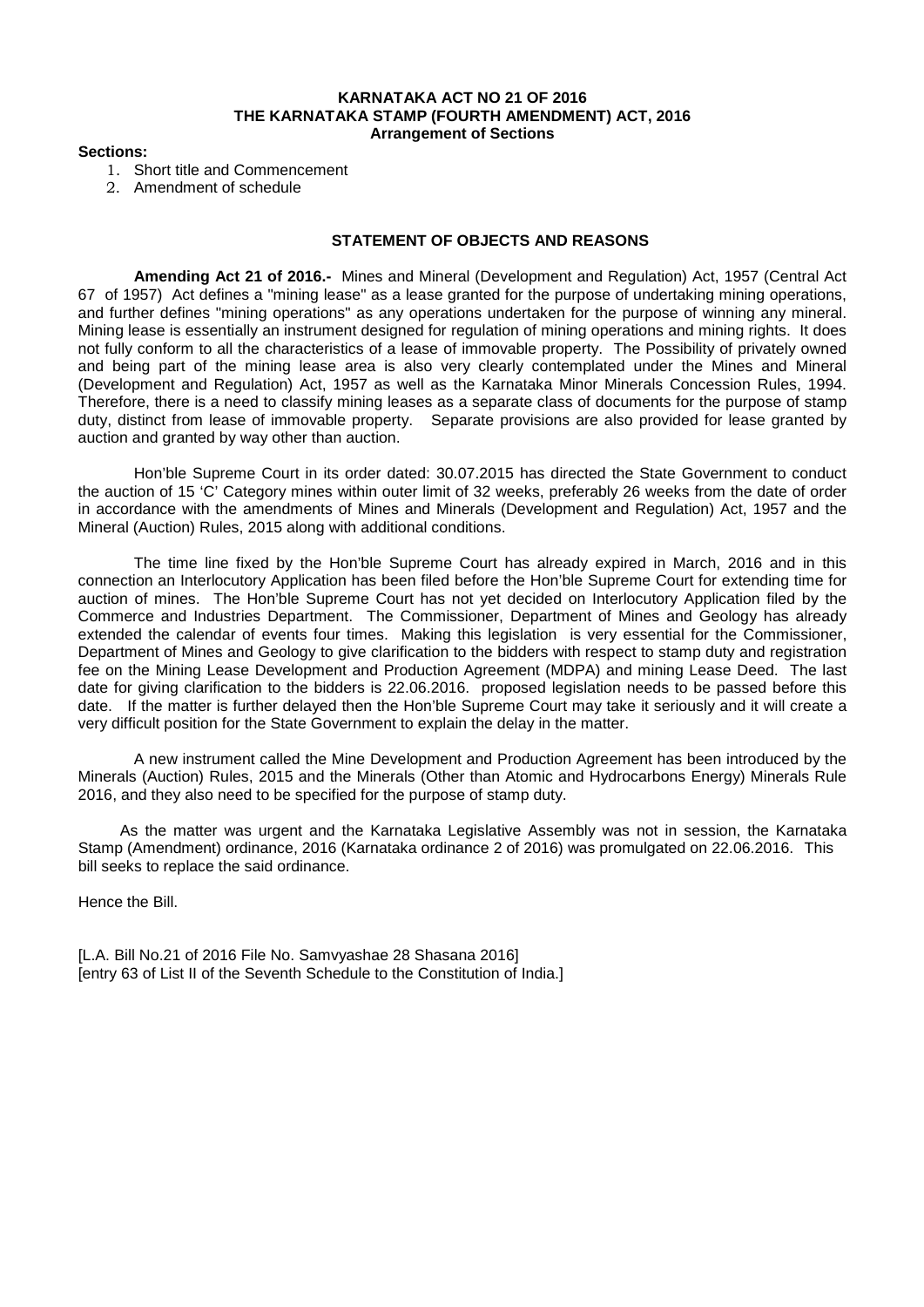### **KARNATAKA ACT NO 21 OF 2016**

(First Published in the Karnataka Gazette Extra-ordinary on the Twenty Seventh day of July, 2016)

# **THE KARNATAKA STAMP (FOURTH AMENDMENT) ACT, 2016**

(Received the assent of the Governor on the Twenty Sixth day of July, 2016)

An Act further to amend the Karnataka Stamp Act, 1957.

Whereas it is expedient further to amend the Karnataka Stamp Act, 1957 (Karnataka Act 34 of 1957) for the purposes hereinafter appearing;

Be it enacted by the Karnataka State Legislature in the Sixty-seventh Year of Republic of India as follows:-

**1. Short title and commencement.–** (1) This Act may be called the Karnataka Stamp ( Fourth Amendment) Act, 2016.

(2) It shall be deemed to have come into force with effect from the  $22<sup>nd</sup>$  day of June, 2016.

**2. Amendment of schedule.-** In the Karnataka Stamp Act, 1957, (Karnataka Act 34 of 1957) in the schedule, in the article 30, after item (2), the following article shall be inserted, namely:-

| <b>Description of Instrument</b>                                                                                                                                                                                 | <b>Proper Stamp Duty</b>                                                                                                                                                                                                                                                                                                                                                                                                                                                                                                                                                                                                                                                                                               |
|------------------------------------------------------------------------------------------------------------------------------------------------------------------------------------------------------------------|------------------------------------------------------------------------------------------------------------------------------------------------------------------------------------------------------------------------------------------------------------------------------------------------------------------------------------------------------------------------------------------------------------------------------------------------------------------------------------------------------------------------------------------------------------------------------------------------------------------------------------------------------------------------------------------------------------------------|
| "(3) Notwithstanding anything contained in<br>clause (1) and (2) above, in respect of,-<br>Mine<br>Development<br>and<br>Production<br>(a)<br>Agreement (MDPA) and or Mining Lease<br>granted through auctions:- |                                                                                                                                                                                                                                                                                                                                                                                                                                                                                                                                                                                                                                                                                                                        |
| where the lease purports to be for a term<br>(i)<br>exceeding one year and not exceeding<br>ten years.                                                                                                           | One rupee for every one hundred rupees or part<br>thereof on the total amount or value of; the average<br>annual royalty and average annual payment based on<br>the final price offer obtained in the auction calculated on<br>the estimated average annual production as per the<br>approved mining plan.                                                                                                                                                                                                                                                                                                                                                                                                             |
| where the lease purports to be for a term<br>(ii)<br>exceeding ten years and not exceeding<br>twenty years                                                                                                       | Two rupees for every one hundred rupees or part<br>thereof on the total amount or value of; the average<br>annual royalty and average annual payment based on<br>the final price offer obtained in the auction calculated on<br>the estimated average annual production as per the<br>approved mining plan.                                                                                                                                                                                                                                                                                                                                                                                                            |
| (iii)<br>where the lease purports to be for a term<br>exceeding<br>twenty<br>years<br>and<br>not<br>exceeding thirty years                                                                                       | Three rupees for every one hundred rupees or<br>part thereof on the total amount or value of; the average<br>annual royalty and average annual payment based on<br>the final price offer obtained in the auction calculated on<br>the estimated average annual production as per the<br>approved mining plan.                                                                                                                                                                                                                                                                                                                                                                                                          |
| where the lease purports to be for a term<br>(iv)<br>exceeding thirty years or in perpetuity or<br>does not purport to be for any definite<br>term.                                                              | Five rupees for every one hundred rupees or part<br>thereof on the total amount or value of; four times the<br>average annual royalty and four times the average<br>annual payment based on the final price offer obtained in<br>the auction calculated on the estimated average annual<br>production as per the approved mining plan<br>Provided<br>that in<br>any case when<br>Mine<br>Development And Production Agreement (MDPA) is duly<br>stamped with the ad valorem stamp required for MDPA<br>as well as for a mining lease and a mining lease in<br>pursuance of such Mine Development And Production<br>Agreement is subsequently executed, the duty on such<br>mining lease shall not exceed rupees fifty: |
| (b): Mine Development and Production<br>Agreement (MDPA) and or Mining Lease<br>granted other than by auctions.                                                                                                  |                                                                                                                                                                                                                                                                                                                                                                                                                                                                                                                                                                                                                                                                                                                        |